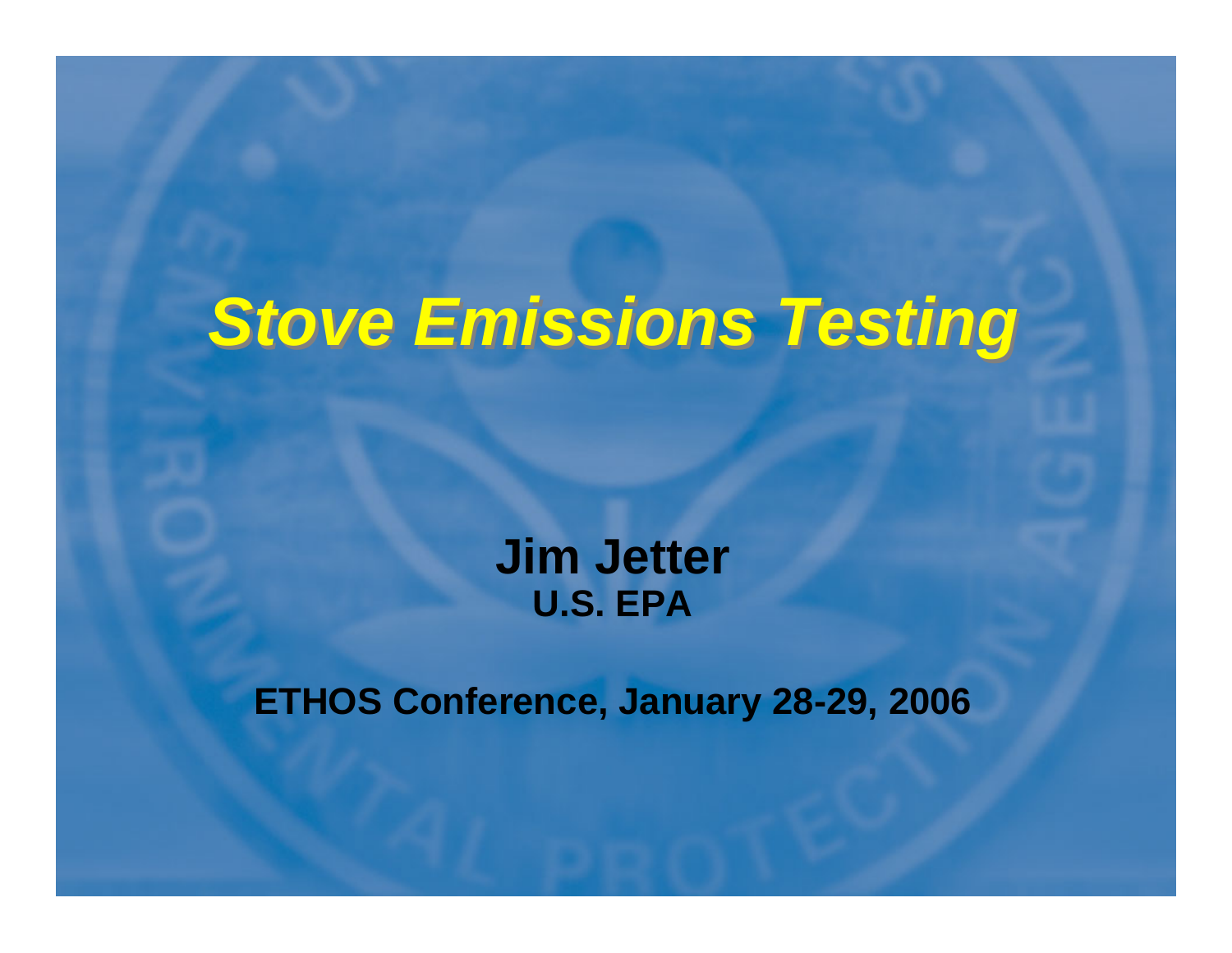## *Stove Emissions Testing Stove Emissions Testing*

- We are planning limited, stove emissions testing in in the laboratory to support the Partnership for Clean Indoor Air
- We ask for your comments and advice!





**RESEARCH & DEVELOPMENT**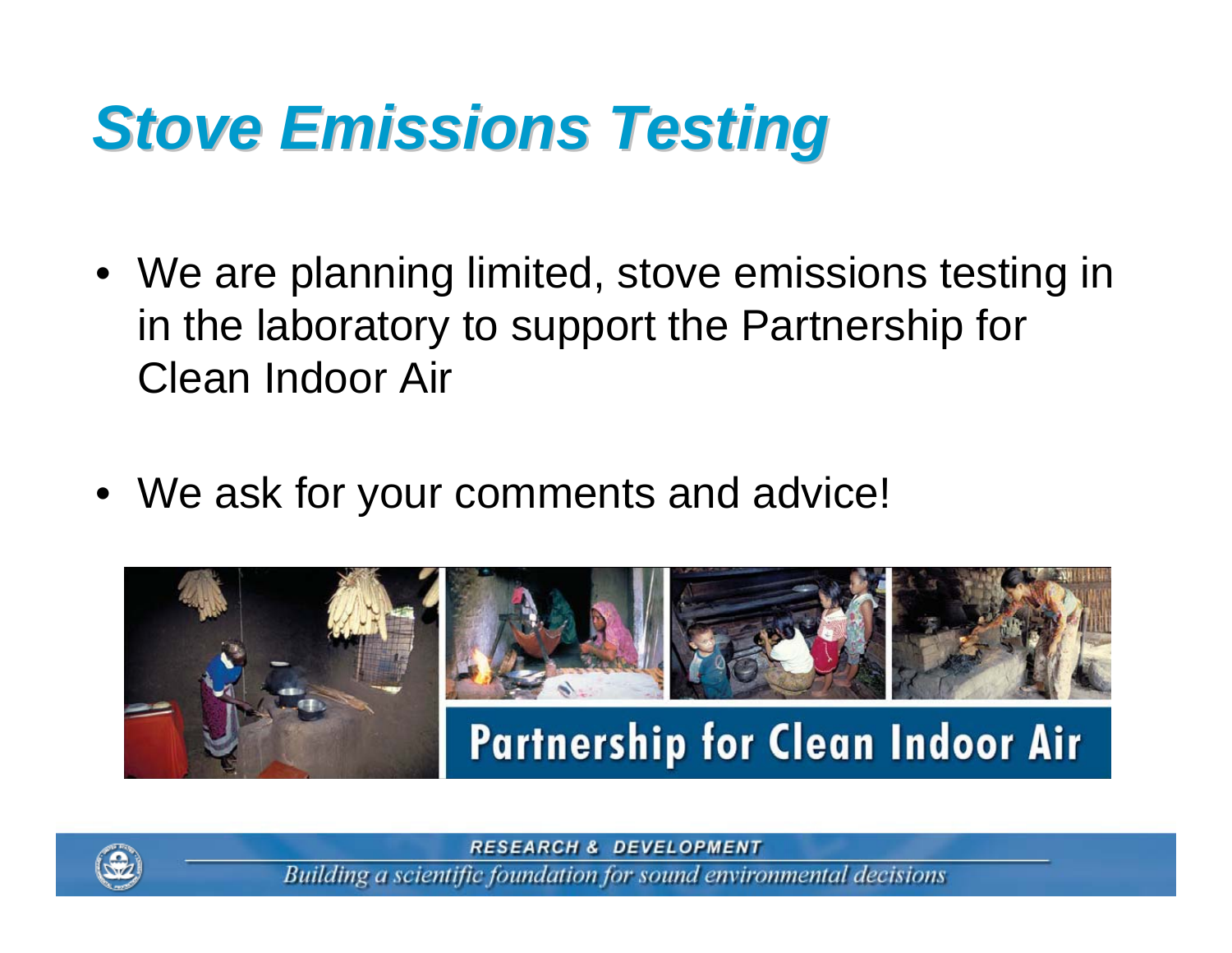# *Literature survey findings Literature survey findings*

- •Many stoves have been tested for emissions
- Most stoves tested were from China, India, and other Asian countries
- Many types of coal and biomass fuels have been tested
- Pollutants measured included CO<sub>2</sub> and PICs (products of incomplete combustion): PM, CO, CH $_4$ , NMHCs, NO $_2^{}$ , SO $_2^{}$ , HCHO, OC, BC, PAHs, and others
- PICs cause adverse health effects and global climate change
- Emissions of PICs were high for traditional and so-called "improved" stoves
- Kirk Smith and others have raised issue that biomass stoves may not be "greenhouse neutral" as previously assumed

**RESEARCH & DEVELOPMENT** 

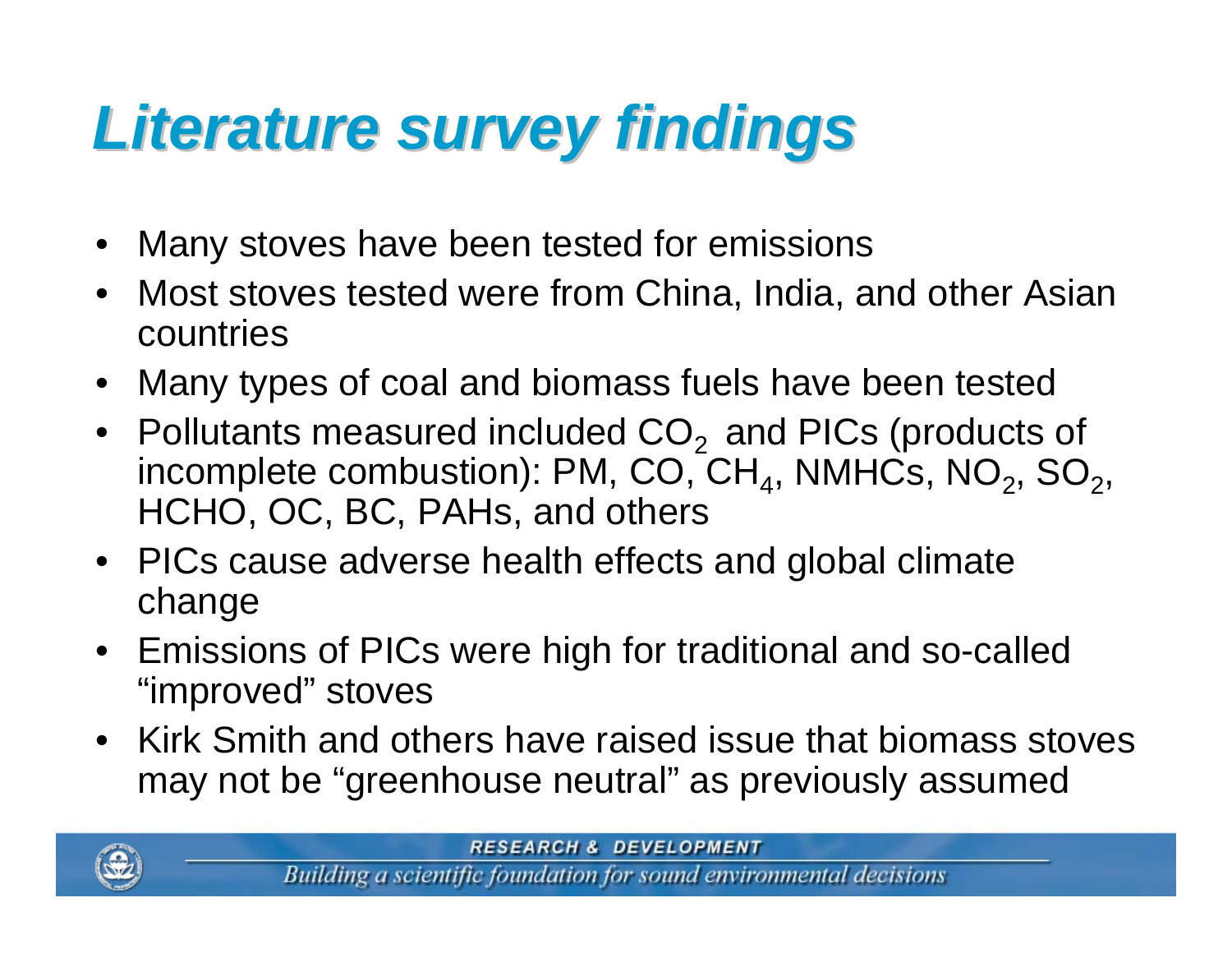## *Why test stoves for emissions? Why test stoves for emissions?*

• Hopefully show that a stove can achieve low emissions of PICs - demonstrate that better stoves can improve health and reduce global climate change

Publish peer-reviewed test results for a practical stove with low emissions of PICs!

- Provide stove emissions information that will be valuable to PCIA partners
- Compare and validate emission test results from PCIA partners
	- EPA lab may be considered a more independent source of data
	- EPA lab has well established quality assurance
- Lab tests are not a substitute for field tests but lab tests have value



**RESEARCH & DEVELOPMENT**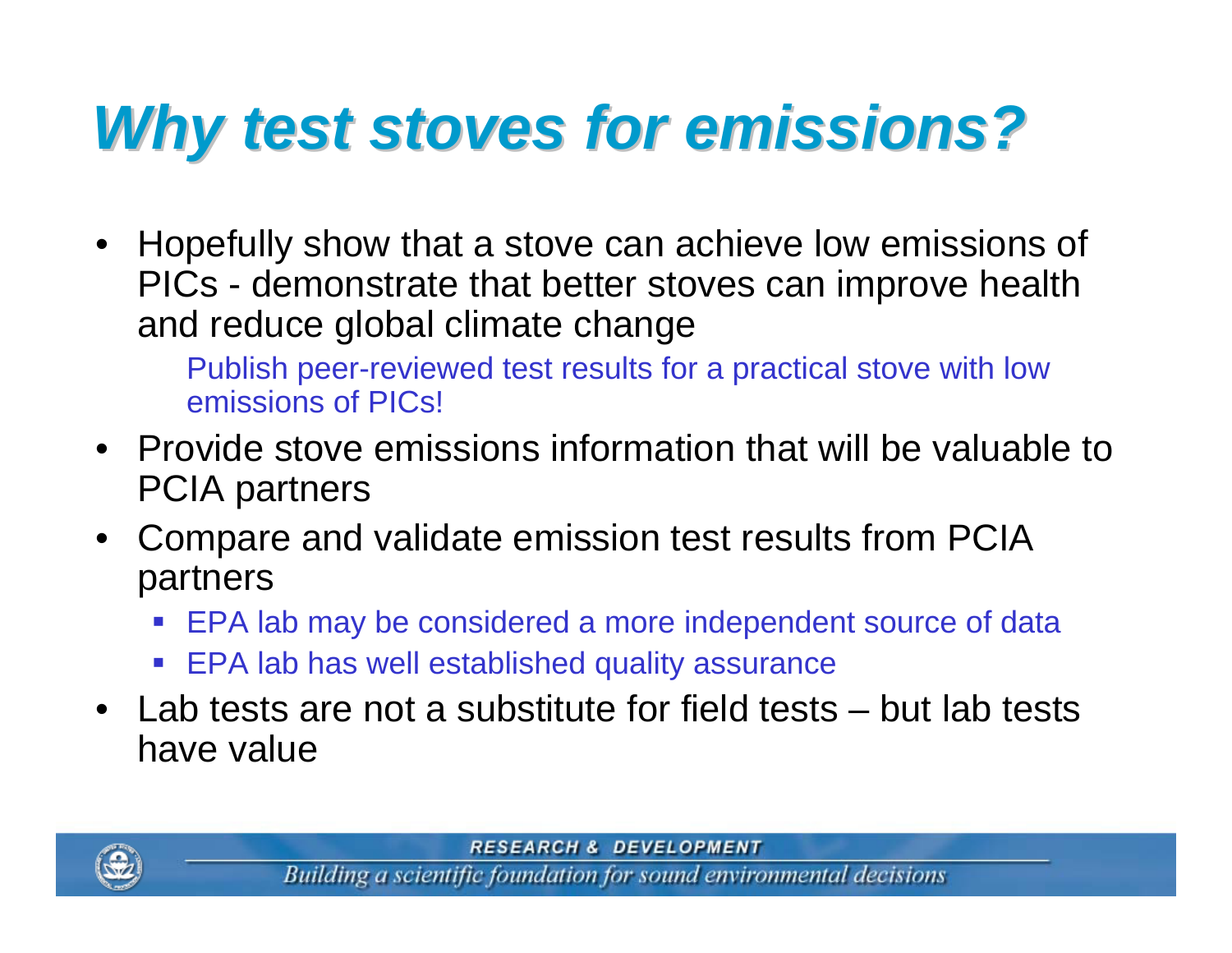#### *What stoves to test? What stoves to test?*

- • Baseline
	- Open, three-stone fire
	- Typical "improved" stove VITA? other?
- Newer "clean-burning" stoves
	- Stoves that are practical used in the field
	- High-temperature combustion
	- **Example 2 Likely low emissions of PICs**



**RESEARCH & DEVELOPMENT**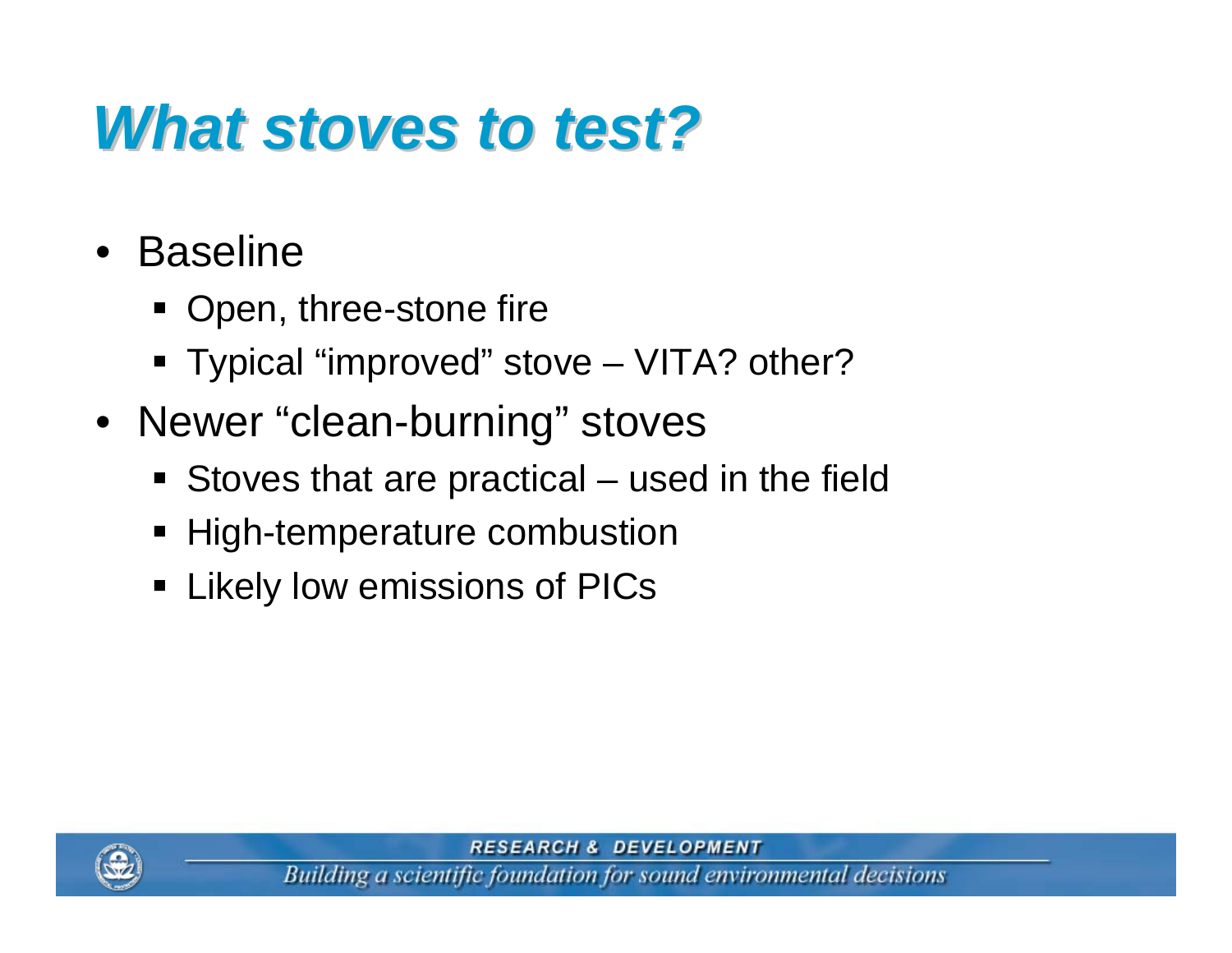#### *What fuels to test? What fuels to test?*

- Firewood consistent species, size, and moisture content
- Charcoal?
- $\bullet$ Dung?
- Other biomass?





**RESEARCH & DEVELOPMENT**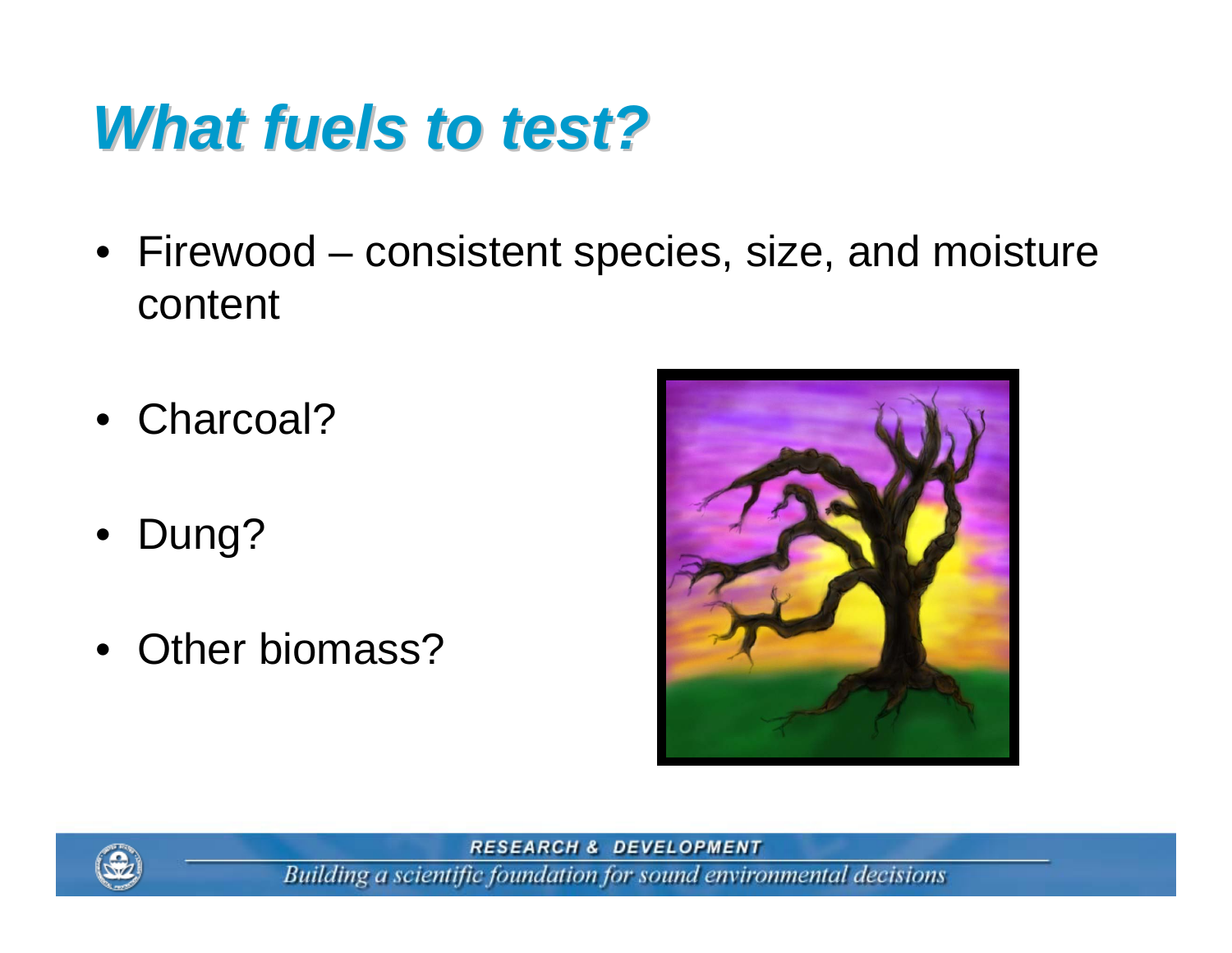#### *What pollutants to measure? What pollutants to measure?*

- $\bullet\,$  PM (size-fractionated), CO, CO $_2$ , CH $_4$ , NMHCs
- •Others?





**RESEARCH & DEVELOPMENT**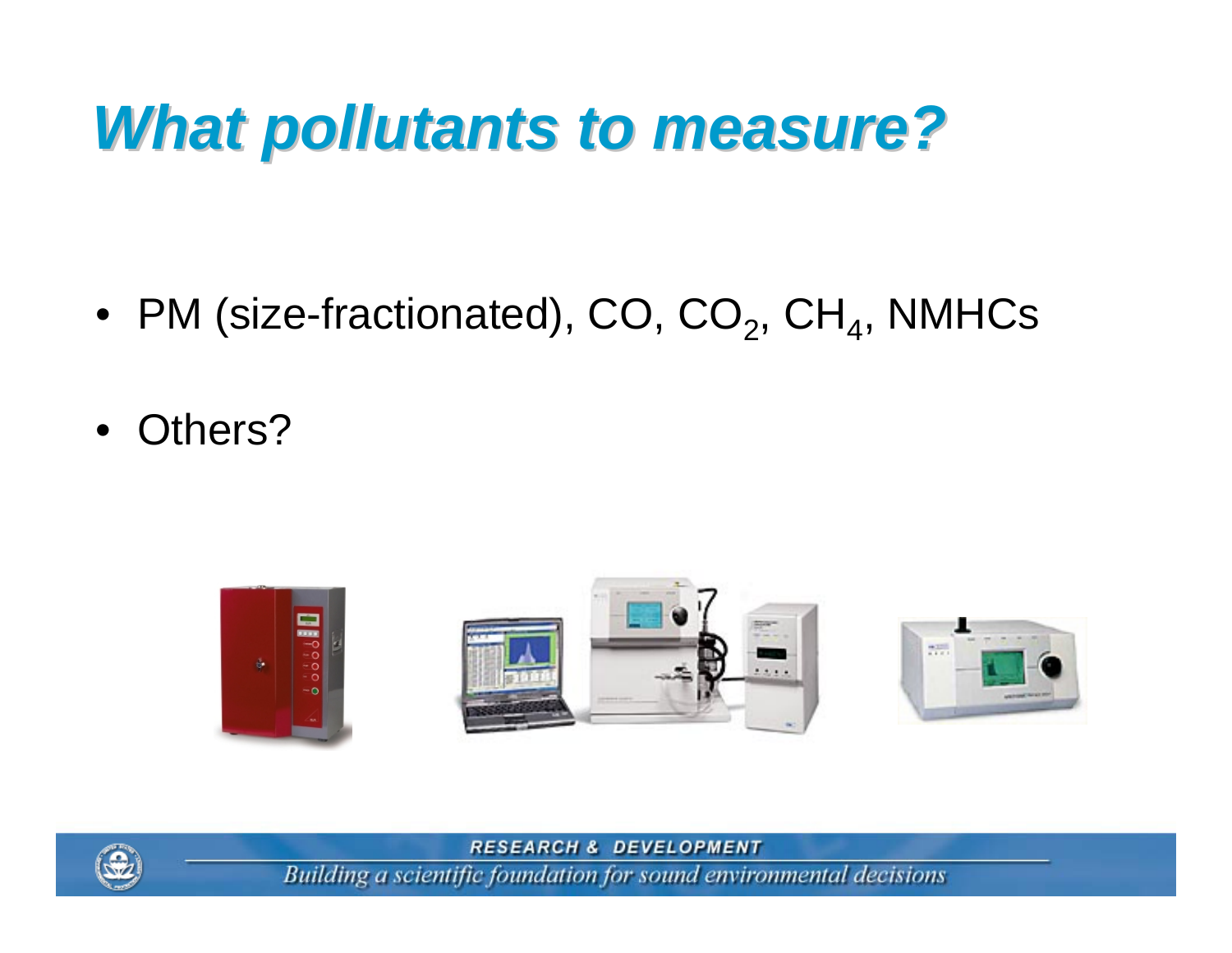**Exhaust**



**RESEARCH & DEVELOPMENT** 

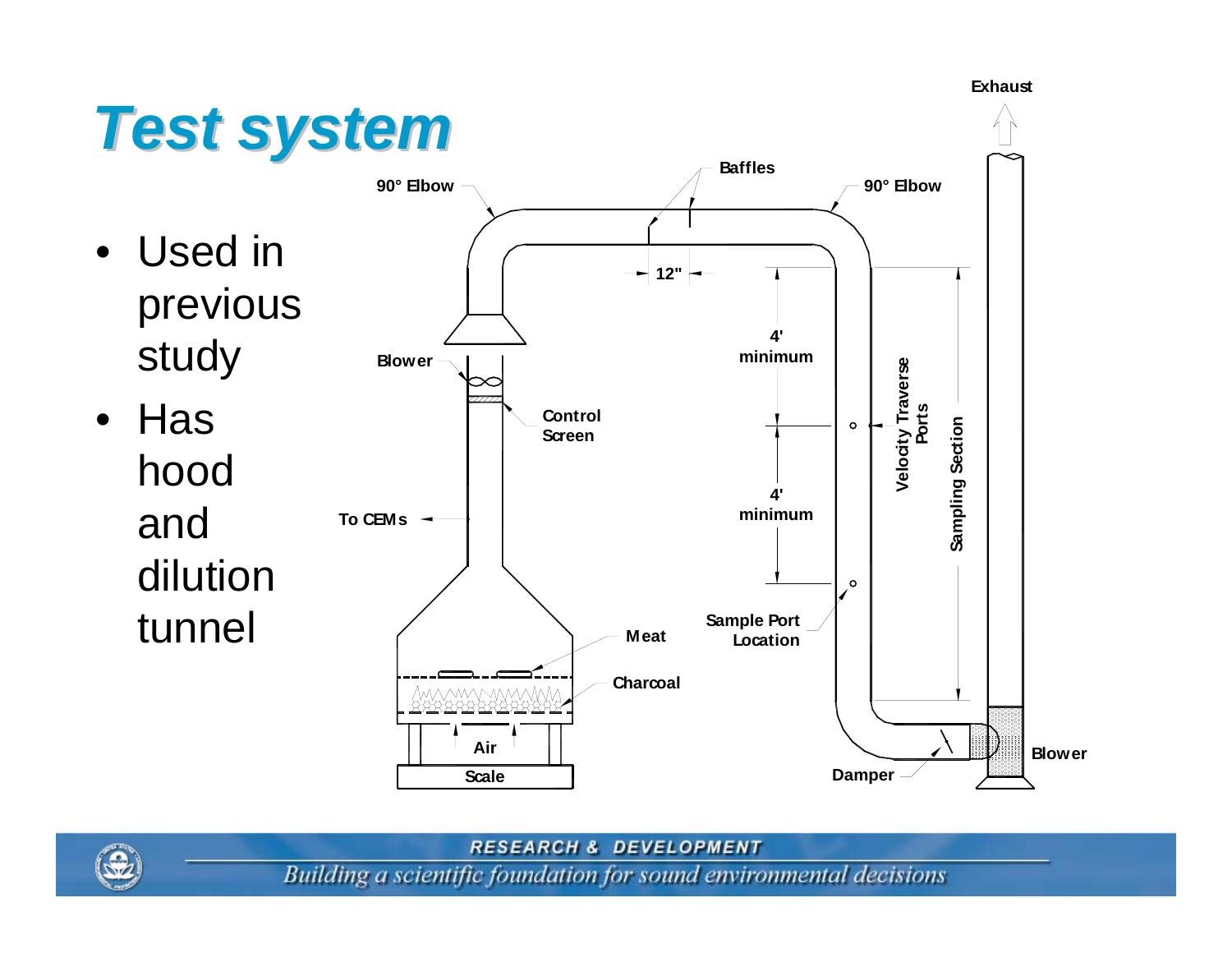

- Use Water Boiling Test (WBT), Version 1.5, 20-August-2004, for operating stoves and for measuring stove performance
- Compare two methods for measuring emissions
	- Direct, hood-capture method
	- Carbon-balance method
- Use dilution tunnel for emissions sampling?
- How to minimize stove operator variability?

**RESEARCH & DEVELOPMENT**